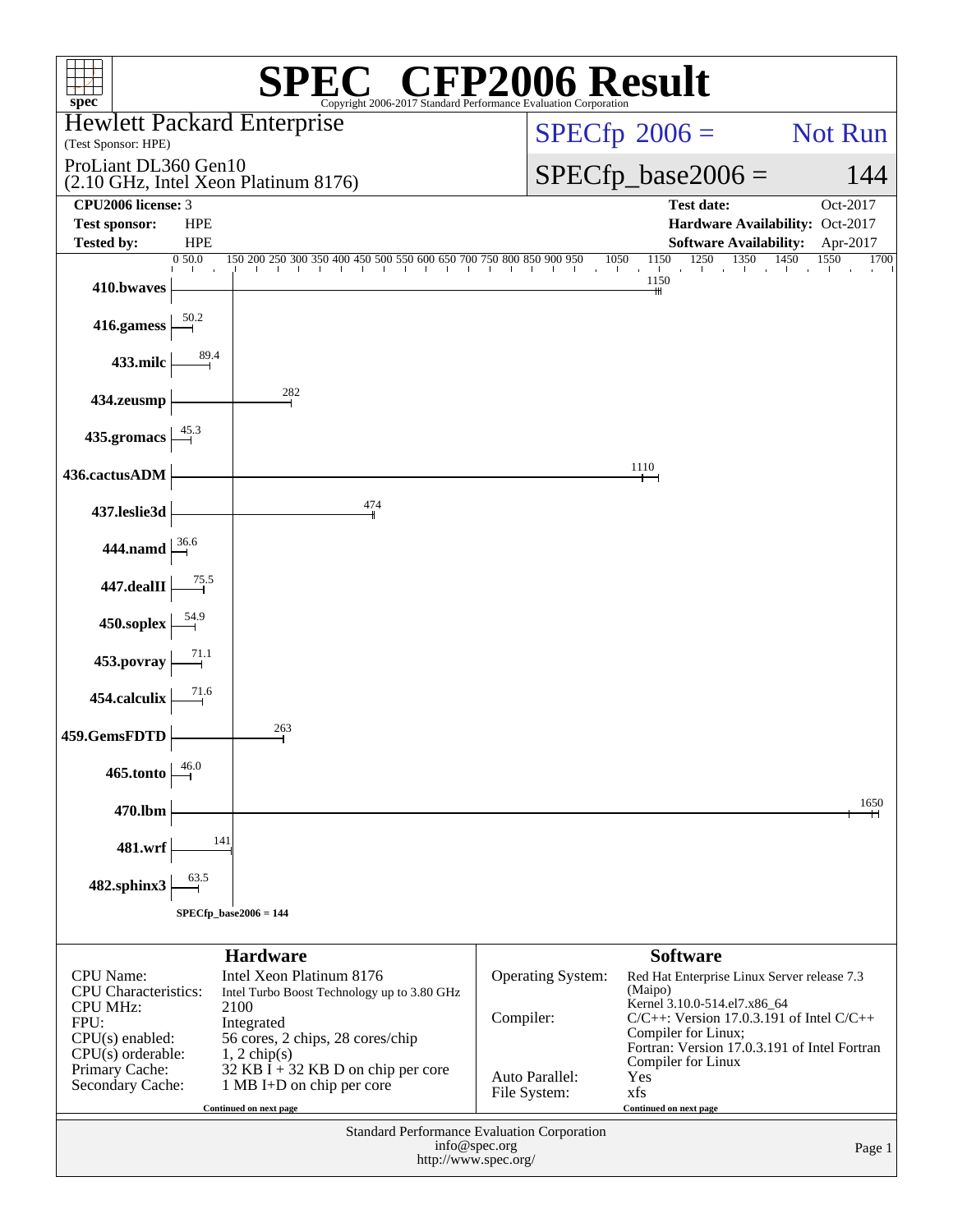

### Hewlett Packard Enterprise

#### (Test Sponsor: HPE)

#### ProLiant DL360 Gen10

(2.10 GHz, Intel Xeon Platinum 8176)

## $SPECfp2006 =$  Not Run

## $SPECfp\_base2006 = 144$

| <b>CPU2006</b> license: 3                                                  |                                                                                                                      |                                                                                    | <b>Test date:</b><br>Oct-2017                                |
|----------------------------------------------------------------------------|----------------------------------------------------------------------------------------------------------------------|------------------------------------------------------------------------------------|--------------------------------------------------------------|
| <b>Test sponsor:</b>                                                       | <b>HPE</b>                                                                                                           |                                                                                    | Hardware Availability: Oct-2017                              |
| <b>Tested by:</b>                                                          | <b>HPE</b>                                                                                                           |                                                                                    | <b>Software Availability:</b><br>Apr-2017                    |
| L3 Cache:<br>Other Cache:<br>Memory:<br>Disk Subsystem:<br>Other Hardware: | $38.5$ MB I+D on chip per chip<br>None<br>192 GB (24 x 8 GB 2Rx8 PC4-2666V-R)<br>1 x 400 GB SATA SSD, RAID 0<br>None | <b>System State:</b><br><b>Base Pointers:</b><br>Peak Pointers:<br>Other Software: | Run level 3 (multi-user)<br>64-bit<br>Not Applicable<br>None |

|                   |                |              |                |             | <b>Results Table</b> |             |                |              |                                                                                                          |              |                |              |
|-------------------|----------------|--------------|----------------|-------------|----------------------|-------------|----------------|--------------|----------------------------------------------------------------------------------------------------------|--------------|----------------|--------------|
|                   | <b>Base</b>    |              |                | <b>Peak</b> |                      |             |                |              |                                                                                                          |              |                |              |
| <b>Benchmark</b>  | <b>Seconds</b> | <b>Ratio</b> | <b>Seconds</b> | Ratio       | <b>Seconds</b>       | Ratio       | <b>Seconds</b> | <b>Ratio</b> | <b>Seconds</b>                                                                                           | <b>Ratio</b> | <b>Seconds</b> | <b>Ratio</b> |
| $410$ .bwayes     | 11.9           | 1140         | 11.8           | 1150        | 11.8                 | 1150        |                |              |                                                                                                          |              |                |              |
| 416.gamess        | 390            | 50.2         | 390            | 50.2        | 390                  | 50.2        |                |              |                                                                                                          |              |                |              |
| $433$ .milc       | 103            | 89.5         | 103            | 89.2        | 103                  | 89.4        |                |              |                                                                                                          |              |                |              |
| $434$ . zeusmp    | 32.3           | 282          | 32.4           | 281         | 32.3                 | 282         |                |              |                                                                                                          |              |                |              |
| 435.gromacs       | 158            | 45.3         | 157            | 45.5        | 158                  | 45.3        |                |              |                                                                                                          |              |                |              |
| 436.cactusADM     | 10.8           | 1110         | 10.4           | 1150        | 10.8                 | 1110        |                |              |                                                                                                          |              |                |              |
| 437.leslie3d      | 19.8           | 474          | 19.7           | 478         | 19.8                 | 474         |                |              |                                                                                                          |              |                |              |
| 444.namd          | 219            | 36.6         | 219            | 36.5        | 219                  | 36.6        |                |              |                                                                                                          |              |                |              |
| 447.dealII        | 151            | 75.6         | 152            | 75.5        | 152                  | 75.3        |                |              |                                                                                                          |              |                |              |
| $450$ .soplex     | 152            | 54.9         | 151            | 55.1        | <u>152</u>           | <u>54.9</u> |                |              |                                                                                                          |              |                |              |
| 453.povray        | 75.1           | 70.8         | 74.8           | 71.2        | 74.8                 | 71.1        |                |              |                                                                                                          |              |                |              |
| 454.calculix      | 115            | 71.8         | 115            | 71.6        | 115                  | 71.6        |                |              |                                                                                                          |              |                |              |
| 459.GemsFDTD      | 40.2           | 264          | 40.4           | 263         | 40.4                 | 263         |                |              |                                                                                                          |              |                |              |
| $465$ .tonto      | 214            | 46.1         | 214            | 46.0        | 225                  | 43.7        |                |              |                                                                                                          |              |                |              |
| 470.1bm           | 8.60           | 1600         | 8.32           | 1650        | 8.24                 | 1670        |                |              |                                                                                                          |              |                |              |
| 481.wrf           | 79.2           | 141          | 79.9           | 140         | 79.2                 | <u>141</u>  |                |              |                                                                                                          |              |                |              |
| $482$ .sphinx $3$ | 306            | 63.7         | 307            | 63.5        | 313                  | 62.3        |                |              |                                                                                                          |              |                |              |
|                   |                |              |                |             |                      |             |                |              | Results appear in the order in which they were run. Bold underlined text indicates a median measurement. |              |                |              |

## **[Operating System Notes](http://www.spec.org/auto/cpu2006/Docs/result-fields.html#OperatingSystemNotes)**

 Stack size set to unlimited using "ulimit -s unlimited" Transparent Huge Pages enabled by default Filesystem page cache cleared with: shell invocation of 'sync; echo 3 > /proc/sys/vm/drop\_caches' prior to run IRQ balance service was stop using "service irqbalance stop" Tuned-adm profile was set to Throughtput-Performance

## **[Platform Notes](http://www.spec.org/auto/cpu2006/Docs/result-fields.html#PlatformNotes)**

BIOS Configuration: Intel Hyperthreading set to Disabled Thermal Configuration set to Maximum Cooling LLC Prefetcher set to Enabled LLC Dead Line Allocation set to Disabled Continued on next page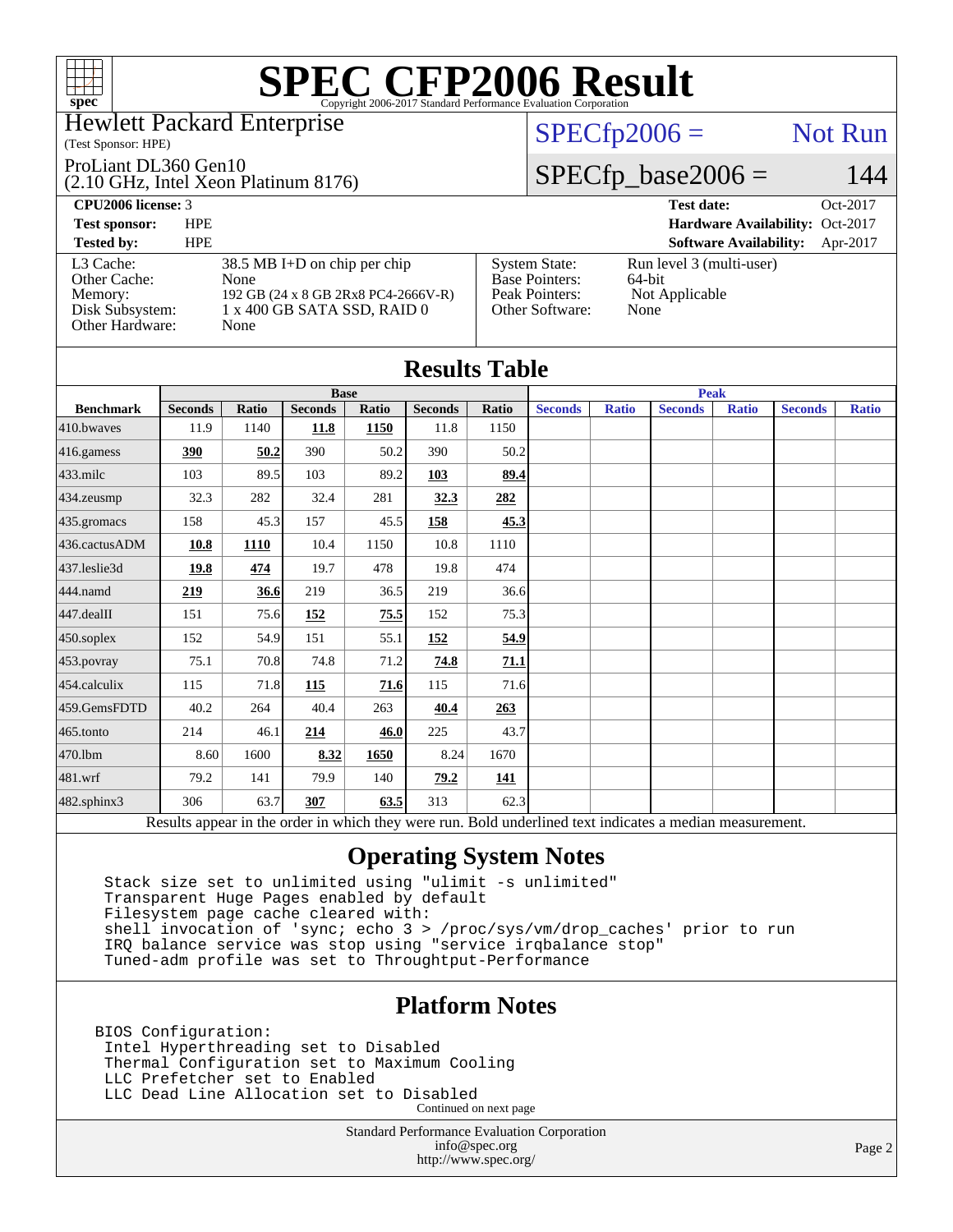

Hewlett Packard Enterprise

(Test Sponsor: HPE)

 $SPECfp2006 =$  Not Run

ProLiant DL360 Gen10

(2.10 GHz, Intel Xeon Platinum 8176)

 $SPECfp\_base2006 = 144$ 

**[CPU2006 license:](http://www.spec.org/auto/cpu2006/Docs/result-fields.html#CPU2006license)** 3 **[Test date:](http://www.spec.org/auto/cpu2006/Docs/result-fields.html#Testdate)** Oct-2017 **[Test sponsor:](http://www.spec.org/auto/cpu2006/Docs/result-fields.html#Testsponsor)** HPE **[Hardware Availability:](http://www.spec.org/auto/cpu2006/Docs/result-fields.html#HardwareAvailability)** Oct-2017 **[Tested by:](http://www.spec.org/auto/cpu2006/Docs/result-fields.html#Testedby)** HPE **[Software Availability:](http://www.spec.org/auto/cpu2006/Docs/result-fields.html#SoftwareAvailability)** Apr-2017

### **[Platform Notes \(Continued\)](http://www.spec.org/auto/cpu2006/Docs/result-fields.html#PlatformNotes)**

Standard Performance Evaluation Corporation [info@spec.org](mailto:info@spec.org) Stale A to S set to Disabled Memory Patrol Scrubbing set to disabled Workload Profile set to General Peak Frequency Compute Energy/Performance Bias set to Maximum Performance Workload Profile set to Custom NUMA Group Size Optimization set to Flat Uncore Frequency scaling set to Auto Sysinfo program /home/cpu2006/config/sysinfo.rev6993 Revision 6993 of 2015-11-06 (b5e8d4b4eb51ed28d7f98696cbe290c1) running on DL360G10 Thu Oct 19 07:16:18 2017 This section contains SUT (System Under Test) info as seen by some common utilities. To remove or add to this section, see: <http://www.spec.org/cpu2006/Docs/config.html#sysinfo> From /proc/cpuinfo model name : Intel(R) Xeon(R) Platinum 8176 CPU @ 2.10GHz 2 "physical id"s (chips) 56 "processors" cores, siblings (Caution: counting these is hw and system dependent. The following excerpts from /proc/cpuinfo might not be reliable. Use with caution.) cpu cores : 28 siblings : 28 physical 0: cores 0 1 2 3 4 5 6 8 9 10 11 12 13 14 16 17 18 19 20 21 22 24 25 26 27 28 29 30 physical 1: cores 0 1 2 3 4 5 6 8 9 10 11 12 13 14 16 17 18 19 20 21 22 24 25 26 27 28 29 30 cache size : 39424 KB From /proc/meminfo MemTotal: 197745116 kB HugePages\_Total: 0 Hugepagesize: 2048 kB From /etc/\*release\* /etc/\*version\* os-release: NAME="Red Hat Enterprise Linux Server" VERSION="7.3 (Maipo)" ID="rhel" ID\_LIKE="fedora" VERSION\_ID="7.3" PRETTY\_NAME="Red Hat Enterprise Linux Server 7.3 (Maipo)" ANSI\_COLOR="0;31" CPE\_NAME="cpe:/o:redhat:enterprise\_linux:7.3:GA:server" redhat-release: Red Hat Enterprise Linux Server release 7.3 (Maipo) system-release: Red Hat Enterprise Linux Server release 7.3 (Maipo) system-release-cpe: cpe:/o:redhat:enterprise\_linux:7.3:ga:server uname -a: Linux DL360G10 3.10.0-514.el7.x86\_64 #1 SMP Wed Oct 19 11:24:13 EDT 2016 x86\_64 x86\_64 x86\_64 GNU/Linux Continued on next page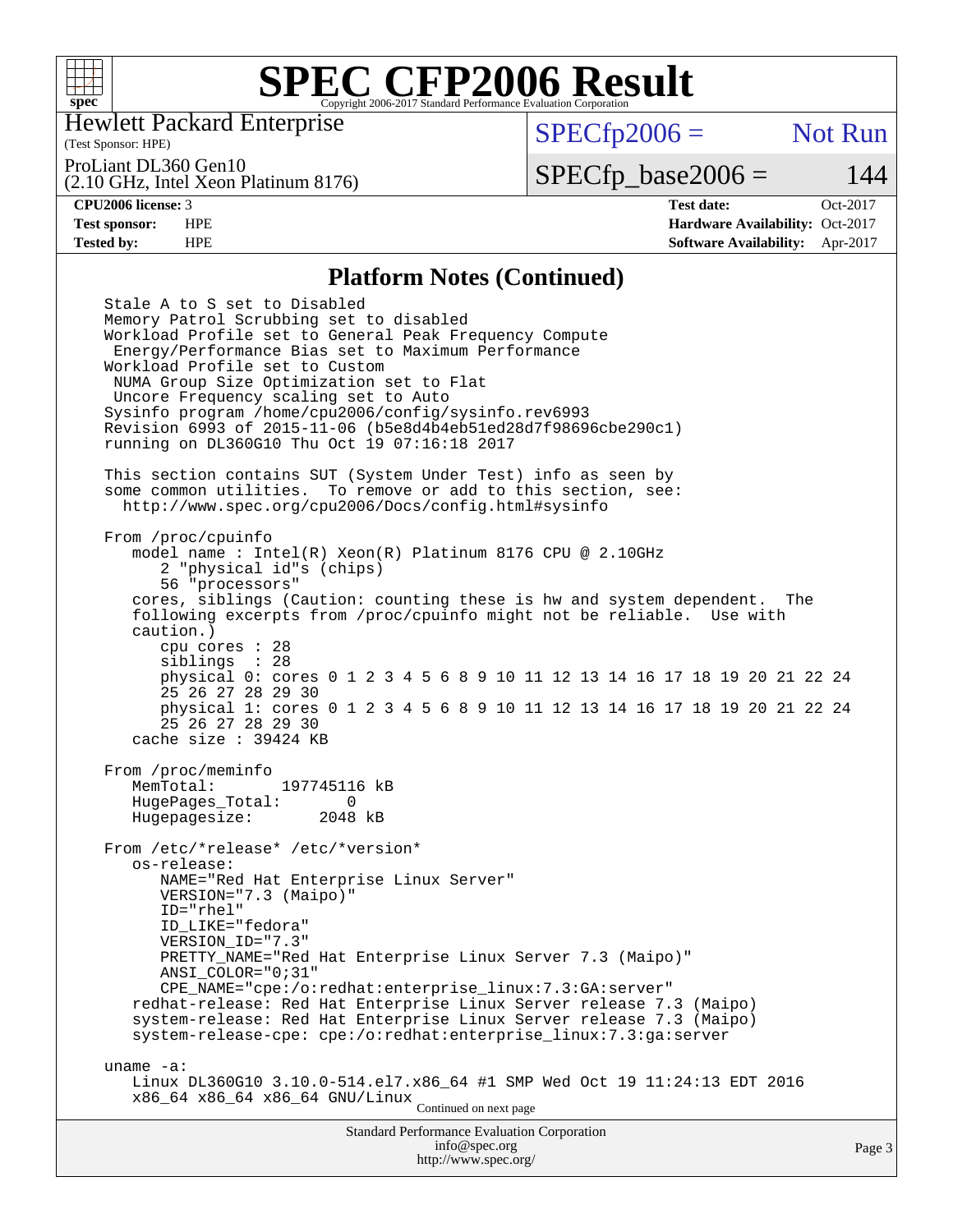

Hewlett Packard Enterprise

(2.10 GHz, Intel Xeon Platinum 8176)

(Test Sponsor: HPE)

 $SPECTp2006 =$  Not Run

ProLiant DL360 Gen10

 $SPECfp\_base2006 = 144$ 

**[CPU2006 license:](http://www.spec.org/auto/cpu2006/Docs/result-fields.html#CPU2006license)** 3 **[Test date:](http://www.spec.org/auto/cpu2006/Docs/result-fields.html#Testdate)** Oct-2017 **[Test sponsor:](http://www.spec.org/auto/cpu2006/Docs/result-fields.html#Testsponsor)** HPE **[Hardware Availability:](http://www.spec.org/auto/cpu2006/Docs/result-fields.html#HardwareAvailability)** Oct-2017 **[Tested by:](http://www.spec.org/auto/cpu2006/Docs/result-fields.html#Testedby)** HPE **[Software Availability:](http://www.spec.org/auto/cpu2006/Docs/result-fields.html#SoftwareAvailability)** Apr-2017

### **[Platform Notes \(Continued\)](http://www.spec.org/auto/cpu2006/Docs/result-fields.html#PlatformNotes)**

run-level 3 Oct 19 04:40

 SPEC is set to: /home/cpu2006 Type Size Used Avail Use% Mounted on<br>xfs 318G 40G 279G 13% /home /dev/mapper/rhel\_dl360g10-home xfs Additional information from dmidecode:

 Warning: Use caution when you interpret this section. The 'dmidecode' program reads system data which is "intended to allow hardware to be accurately determined", but the intent may not be met, as there are frequent changes to hardware, firmware, and the "DMTF SMBIOS" standard.

 BIOS HPE U32 09/29/2017 Memory: 24x UNKNOWN NOT AVAILABLE 8 GB 2 rank 2666 MHz

(End of data from sysinfo program)

#### **[General Notes](http://www.spec.org/auto/cpu2006/Docs/result-fields.html#GeneralNotes)**

Environment variables set by runspec before the start of the run: KMP\_AFFINITY = "granularity=core,compact" LD\_LIBRARY\_PATH = "/home/cpu2006/lib/ia32:/home/cpu2006/lib/intel64:/home/cpu2006/sh10.2" OMP NUM THREADS = "56"

 Binaries compiled on a system with 1x Intel Core i7-4790 CPU + 32GB RAM memory using Redhat Enterprise Linux 7.2

## **[Base Compiler Invocation](http://www.spec.org/auto/cpu2006/Docs/result-fields.html#BaseCompilerInvocation)**

[C benchmarks](http://www.spec.org/auto/cpu2006/Docs/result-fields.html#Cbenchmarks): [icc -m64](http://www.spec.org/cpu2006/results/res2017q4/cpu2006-20171031-50485.flags.html#user_CCbase_intel_icc_64bit_bda6cc9af1fdbb0edc3795bac97ada53)

[C++ benchmarks:](http://www.spec.org/auto/cpu2006/Docs/result-fields.html#CXXbenchmarks) [icpc -m64](http://www.spec.org/cpu2006/results/res2017q4/cpu2006-20171031-50485.flags.html#user_CXXbase_intel_icpc_64bit_fc66a5337ce925472a5c54ad6a0de310)

[Fortran benchmarks](http://www.spec.org/auto/cpu2006/Docs/result-fields.html#Fortranbenchmarks): [ifort -m64](http://www.spec.org/cpu2006/results/res2017q4/cpu2006-20171031-50485.flags.html#user_FCbase_intel_ifort_64bit_ee9d0fb25645d0210d97eb0527dcc06e)

[Benchmarks using both Fortran and C](http://www.spec.org/auto/cpu2006/Docs/result-fields.html#BenchmarksusingbothFortranandC): [icc -m64](http://www.spec.org/cpu2006/results/res2017q4/cpu2006-20171031-50485.flags.html#user_CC_FCbase_intel_icc_64bit_bda6cc9af1fdbb0edc3795bac97ada53) [ifort -m64](http://www.spec.org/cpu2006/results/res2017q4/cpu2006-20171031-50485.flags.html#user_CC_FCbase_intel_ifort_64bit_ee9d0fb25645d0210d97eb0527dcc06e)

## **[Base Portability Flags](http://www.spec.org/auto/cpu2006/Docs/result-fields.html#BasePortabilityFlags)**

410.bwaves: [-DSPEC\\_CPU\\_LP64](http://www.spec.org/cpu2006/results/res2017q4/cpu2006-20171031-50485.flags.html#suite_basePORTABILITY410_bwaves_DSPEC_CPU_LP64)

Continued on next page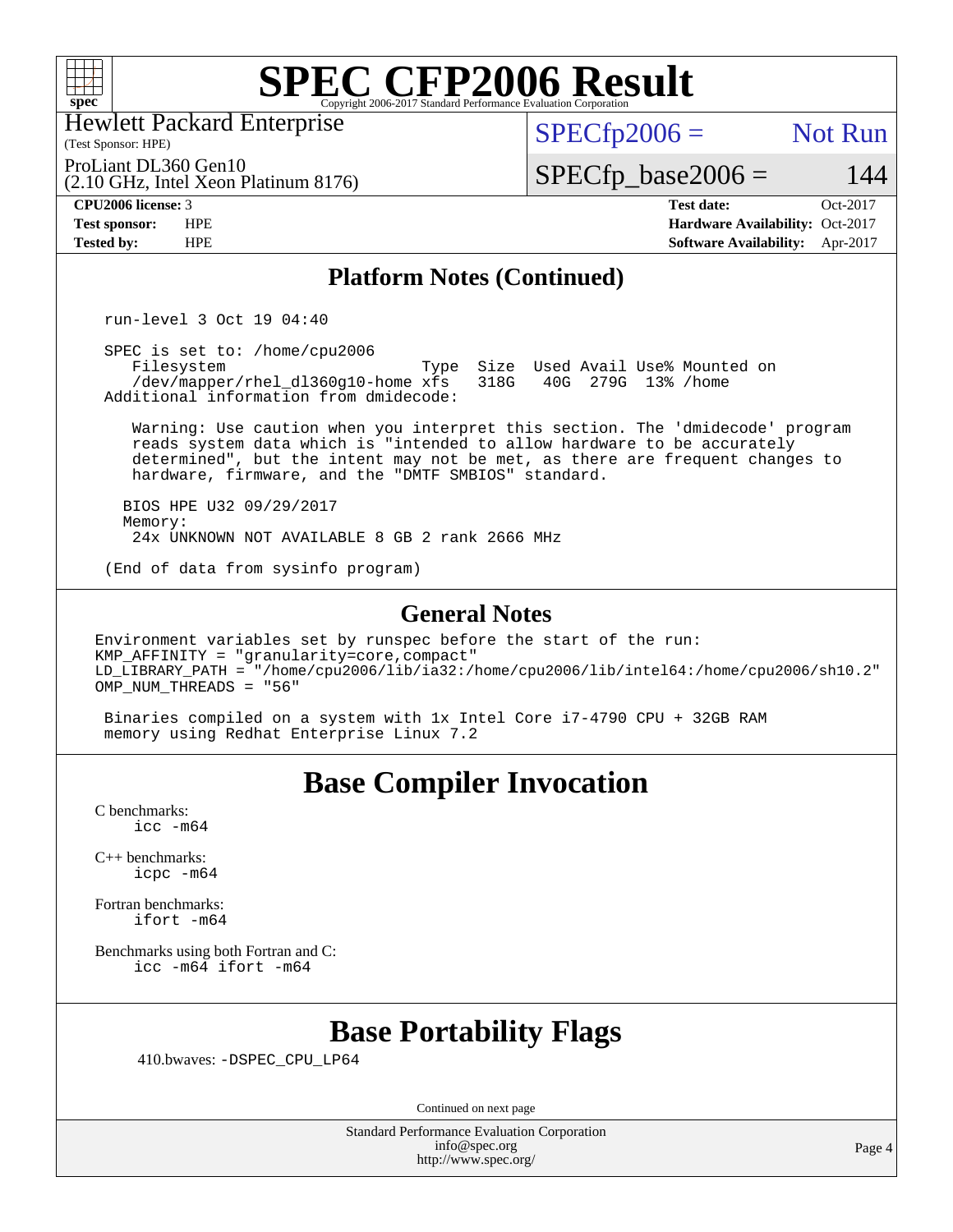

Hewlett Packard Enterprise

(2.10 GHz, Intel Xeon Platinum 8176)

(Test Sponsor: HPE)

ProLiant DL360 Gen10

 $SPECTp2006 =$  Not Run

 $SPECfp\_base2006 = 144$ 

**[CPU2006 license:](http://www.spec.org/auto/cpu2006/Docs/result-fields.html#CPU2006license)** 3 **[Test date:](http://www.spec.org/auto/cpu2006/Docs/result-fields.html#Testdate)** Oct-2017 **[Test sponsor:](http://www.spec.org/auto/cpu2006/Docs/result-fields.html#Testsponsor)** HPE **[Hardware Availability:](http://www.spec.org/auto/cpu2006/Docs/result-fields.html#HardwareAvailability)** Oct-2017 **[Tested by:](http://www.spec.org/auto/cpu2006/Docs/result-fields.html#Testedby)** HPE **[Software Availability:](http://www.spec.org/auto/cpu2006/Docs/result-fields.html#SoftwareAvailability)** Apr-2017

## **[Base Portability Flags \(Continued\)](http://www.spec.org/auto/cpu2006/Docs/result-fields.html#BasePortabilityFlags)**

| 416.gamess: -DSPEC_CPU_LP64<br>433.milc: -DSPEC CPU LP64 |                                                                |
|----------------------------------------------------------|----------------------------------------------------------------|
| 434.zeusmp: -DSPEC_CPU_LP64                              |                                                                |
| 435.gromacs: -DSPEC_CPU_LP64 -nofor_main                 |                                                                |
| 436.cactusADM: -DSPEC CPU LP64 -nofor main               |                                                                |
| 437.leslie3d: -DSPEC CPU LP64                            |                                                                |
| 444.namd: -DSPEC CPU LP64                                |                                                                |
| 447.dealII: -DSPEC CPU LP64                              |                                                                |
| 450.soplex: -DSPEC_CPU_LP64                              |                                                                |
| 453.povray: -DSPEC_CPU_LP64                              |                                                                |
| 454.calculix: -DSPEC CPU LP64 -nofor main                |                                                                |
| 459. GemsFDTD: - DSPEC CPU LP64                          |                                                                |
| 465.tonto: -DSPEC CPU LP64                               |                                                                |
| 470.1bm: - DSPEC CPU LP64                                |                                                                |
|                                                          | 481.wrf: -DSPEC CPU_LP64 -DSPEC_CPU_CASE_FLAG -DSPEC_CPU_LINUX |
| 482.sphinx3: -DSPEC CPU LP64                             |                                                                |
|                                                          |                                                                |

## **[Base Optimization Flags](http://www.spec.org/auto/cpu2006/Docs/result-fields.html#BaseOptimizationFlags)**

[C benchmarks](http://www.spec.org/auto/cpu2006/Docs/result-fields.html#Cbenchmarks):

[-xCORE-AVX2](http://www.spec.org/cpu2006/results/res2017q4/cpu2006-20171031-50485.flags.html#user_CCbase_f-xCORE-AVX2) [-ipo](http://www.spec.org/cpu2006/results/res2017q4/cpu2006-20171031-50485.flags.html#user_CCbase_f-ipo) [-O3](http://www.spec.org/cpu2006/results/res2017q4/cpu2006-20171031-50485.flags.html#user_CCbase_f-O3) [-no-prec-div](http://www.spec.org/cpu2006/results/res2017q4/cpu2006-20171031-50485.flags.html#user_CCbase_f-no-prec-div) [-parallel](http://www.spec.org/cpu2006/results/res2017q4/cpu2006-20171031-50485.flags.html#user_CCbase_f-parallel) [-qopt-prefetch](http://www.spec.org/cpu2006/results/res2017q4/cpu2006-20171031-50485.flags.html#user_CCbase_f-qopt-prefetch)

[C++ benchmarks:](http://www.spec.org/auto/cpu2006/Docs/result-fields.html#CXXbenchmarks)

[-xCORE-AVX2](http://www.spec.org/cpu2006/results/res2017q4/cpu2006-20171031-50485.flags.html#user_CXXbase_f-xCORE-AVX2) [-ipo](http://www.spec.org/cpu2006/results/res2017q4/cpu2006-20171031-50485.flags.html#user_CXXbase_f-ipo) [-O3](http://www.spec.org/cpu2006/results/res2017q4/cpu2006-20171031-50485.flags.html#user_CXXbase_f-O3) [-no-prec-div](http://www.spec.org/cpu2006/results/res2017q4/cpu2006-20171031-50485.flags.html#user_CXXbase_f-no-prec-div) [-qopt-prefetch](http://www.spec.org/cpu2006/results/res2017q4/cpu2006-20171031-50485.flags.html#user_CXXbase_f-qopt-prefetch)

[Fortran benchmarks](http://www.spec.org/auto/cpu2006/Docs/result-fields.html#Fortranbenchmarks):

[-xCORE-AVX2](http://www.spec.org/cpu2006/results/res2017q4/cpu2006-20171031-50485.flags.html#user_FCbase_f-xCORE-AVX2) [-ipo](http://www.spec.org/cpu2006/results/res2017q4/cpu2006-20171031-50485.flags.html#user_FCbase_f-ipo) [-O3](http://www.spec.org/cpu2006/results/res2017q4/cpu2006-20171031-50485.flags.html#user_FCbase_f-O3) [-no-prec-div](http://www.spec.org/cpu2006/results/res2017q4/cpu2006-20171031-50485.flags.html#user_FCbase_f-no-prec-div) [-parallel](http://www.spec.org/cpu2006/results/res2017q4/cpu2006-20171031-50485.flags.html#user_FCbase_f-parallel) [-qopt-prefetch](http://www.spec.org/cpu2006/results/res2017q4/cpu2006-20171031-50485.flags.html#user_FCbase_f-qopt-prefetch)

[Benchmarks using both Fortran and C](http://www.spec.org/auto/cpu2006/Docs/result-fields.html#BenchmarksusingbothFortranandC):

[-xCORE-AVX2](http://www.spec.org/cpu2006/results/res2017q4/cpu2006-20171031-50485.flags.html#user_CC_FCbase_f-xCORE-AVX2) [-ipo](http://www.spec.org/cpu2006/results/res2017q4/cpu2006-20171031-50485.flags.html#user_CC_FCbase_f-ipo) [-O3](http://www.spec.org/cpu2006/results/res2017q4/cpu2006-20171031-50485.flags.html#user_CC_FCbase_f-O3) [-no-prec-div](http://www.spec.org/cpu2006/results/res2017q4/cpu2006-20171031-50485.flags.html#user_CC_FCbase_f-no-prec-div) [-parallel](http://www.spec.org/cpu2006/results/res2017q4/cpu2006-20171031-50485.flags.html#user_CC_FCbase_f-parallel) [-qopt-prefetch](http://www.spec.org/cpu2006/results/res2017q4/cpu2006-20171031-50485.flags.html#user_CC_FCbase_f-qopt-prefetch)

The flags files that were used to format this result can be browsed at

<http://www.spec.org/cpu2006/flags/Intel-ic17.0-official-linux64-revF.html> <http://www.spec.org/cpu2006/flags/HPE-Platform-Flags-Intel-V1.2-SKX-revD.html>

You can also download the XML flags sources by saving the following links: <http://www.spec.org/cpu2006/flags/Intel-ic17.0-official-linux64-revF.xml> <http://www.spec.org/cpu2006/flags/HPE-Platform-Flags-Intel-V1.2-SKX-revD.xml>